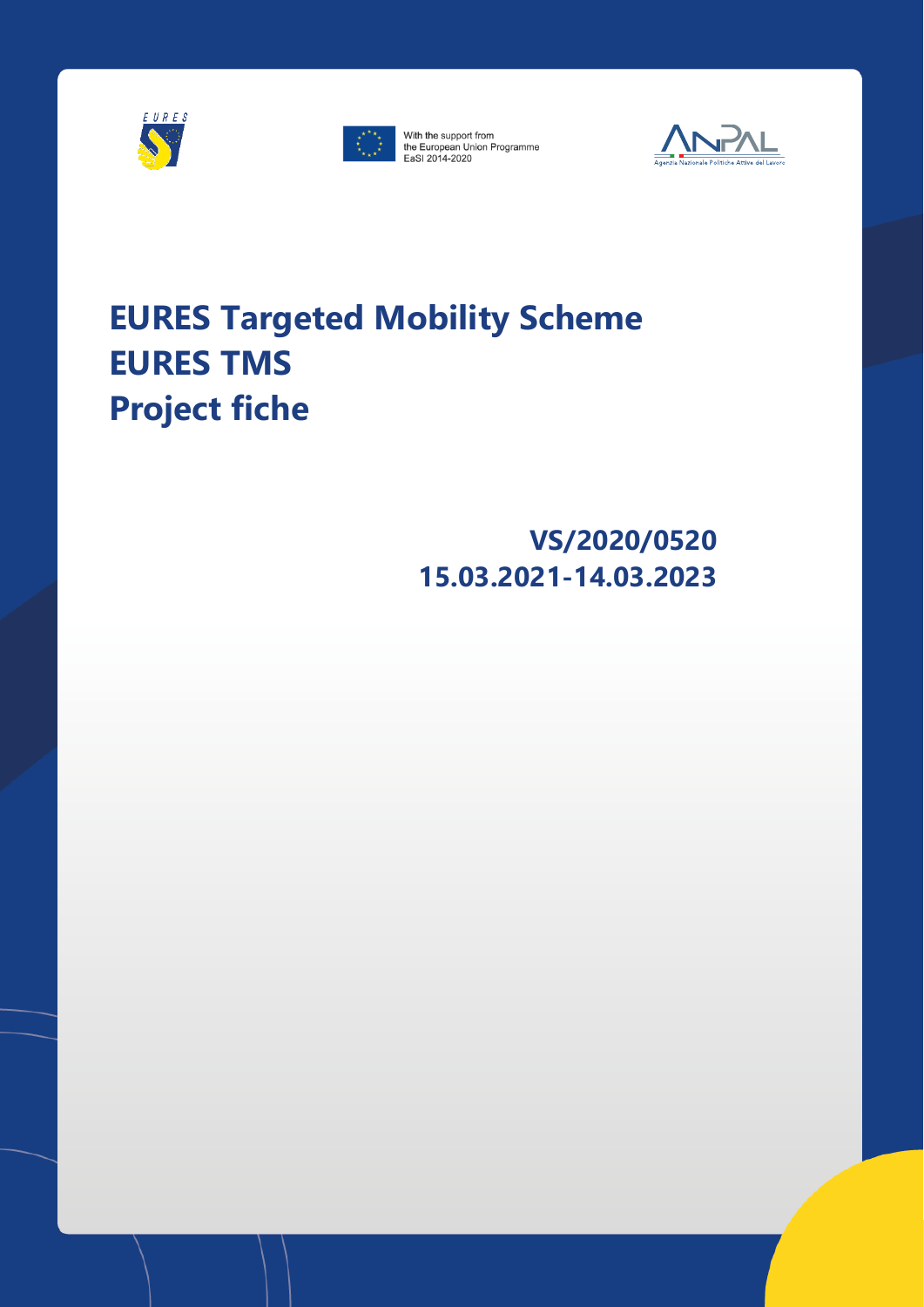





### **About EURES TMS**

EURES - Targeted Mobility Scheme (TMS) is a project funded by the European Commission through the [Employment and Social Innovation \(EaSI\) programme,](http://eur-lex.europa.eu/LexUriServ/LexUriServ.do?uri=OJ:L:2013:347:0238:0252:EN:PDF)  aimed at promoting a high level of quality and sustainable employment, guaranteeing adequate and decent social protection, combating social exclusion and poverty, and improving working conditions.

EURES is a European cooperation network of employment services, launched in 1994 to facilitate the free movement of workers and covering all EU countries as well as Iceland, Liechtenstein, Norway and Switzerland.

EURES TMS is aimed at enhancing the match between labour demand and vacancies in all EU member States plus Norway and Iceland, fostering fair and voluntary circulation of workers and addressing labour market mismatch and skills shortage.

# **The partnership**

The project is coordinated by the EURES National Coordination Office Italy - Anpal and implemented in partnership with 13 co-applicants (EURES Bulgaria, EURES Cyprus, EURES France, EURES Portugal, EURES Romania, EURES Spain, EURES The Netherlands, CLL Language Centres - BE, Dian – GR, Eurodesk Italy - IT, Fondazione Giacomo Brodolini S.r.l. SB - IT, Città metropolitan Rma Capitale/Capitale Lavoro – IT, Sapienza University of Rome – IT) and 15 associated organisations (EURES Croatia, EURES Malta, Employment regional centre DWUP - PL, Regional centre in Olsztyn - PL, Language Lab - IT, Unioncamere - IT, the regional Employment Agency of Emilia-Romagna, Piedmont,Province of Trento, Sardinia, and the Lazio, Marche, Piedmont, Puglia, Friuli-Venezia Giulia Regions in Italy).

The partnership covers a total of 13 EU Countries represented by EU EURES offices, national and international public and private bodies, language schools, a University, a representative body, a EU network and the EURES Italy network.

#### **Main purpose of the project**

EURES TMS consolidate and renew the approach developed by the project partnership in the previous Your first EURES job and Reactivate projects, by enhancing the capacity to attract labour demand and facilitate work based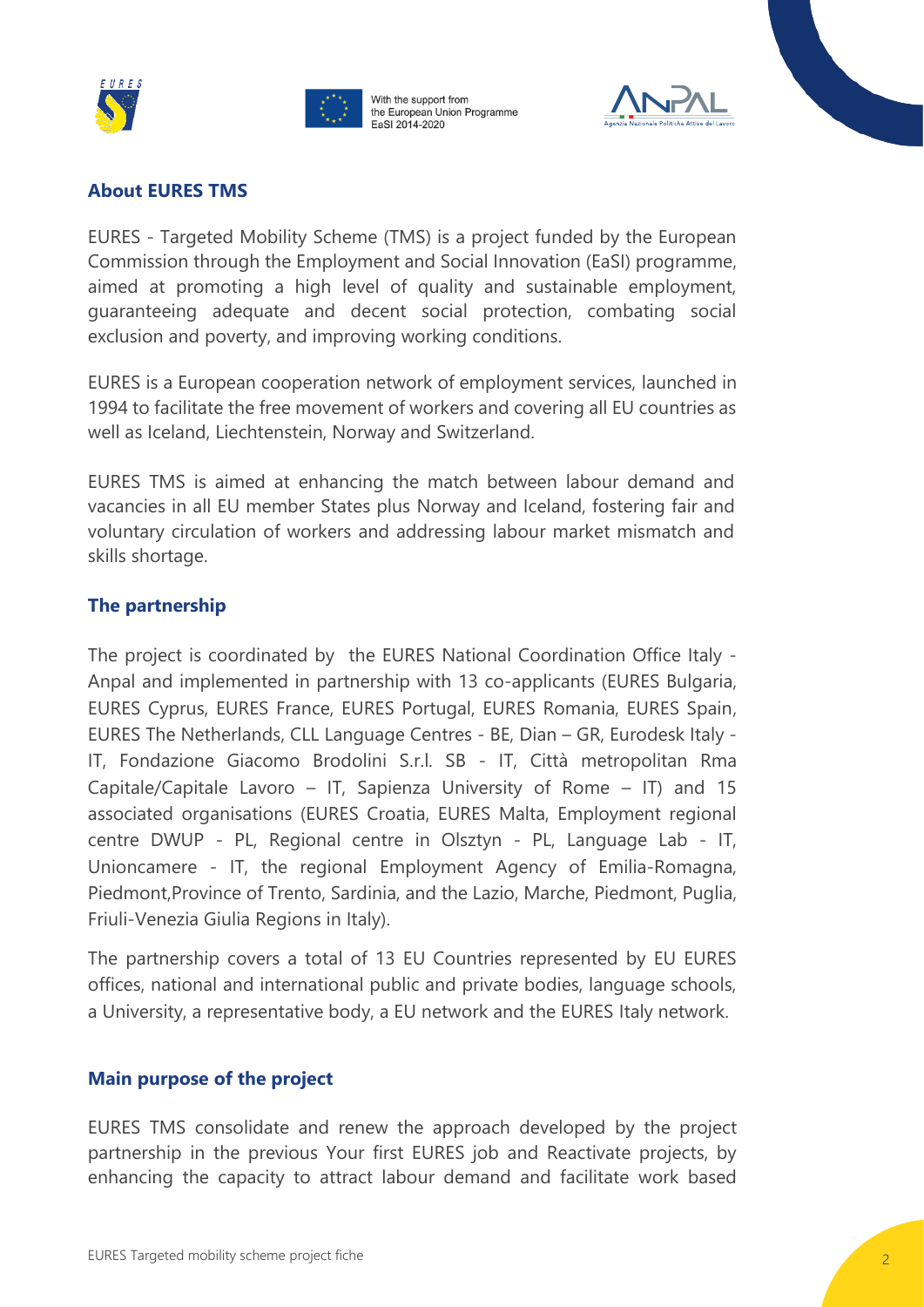





placements, allowing and supporting employers to post vacancies directly on the project platform system, simplifying the process of advertising vacancies, establishing direct links with employers and sectoral associations in different EU Countries, spreading on line recruitment systems, attracting SMEs willing to recruit from other Member States and serving low skilled or disadvantaged target groups.

The action combines tailor-made recruitment, matching, training and placement services with financial support, addressed to EU jobseekers finding a job, an apprenticeship or a traineeship in another EU country and employers interested to find candidates for their organisation.

#### **Beneficiaries of services and benefits**

*Candidates:*

- aged at least 18 y.o.,
- nationals of any of the EU Member States and the EFTA/EEA countries in accordance with the EEA agreement (Iceland and Norway),
- or legally resident in an EU Member State, Iceland or Norway.

#### *Employers:*

- businesses or other organisations legally established in the EU Member States or the EFTA/EEA countries in accordance with the EEA agreement (Iceland and Norway), irrespective of the economic sector, with a particular focus on SMEs.

#### **Measures for candidates**

*Job interview***:** consists of a **contribution to the travel** and **accommodation costs** (travel insurance included) and **daily subsistence allowance** (DSA)

**Beneficiaries:** candidates invited to attend a job interview by an Employer registered in the EURES Targeted Mobility Scheme (TMS)

**Amount**: up to 660 € **Target:** 1460 candidates (pre-selected for a vacancy)

*Language course*: consists of a reimbursement for the amount spent on improving candidates language skills (one or more languages officially spoken in candidate destination country).

**Beneficiaries:** candidates pre-selected by a project Adviser **Amount**: up to 2200 €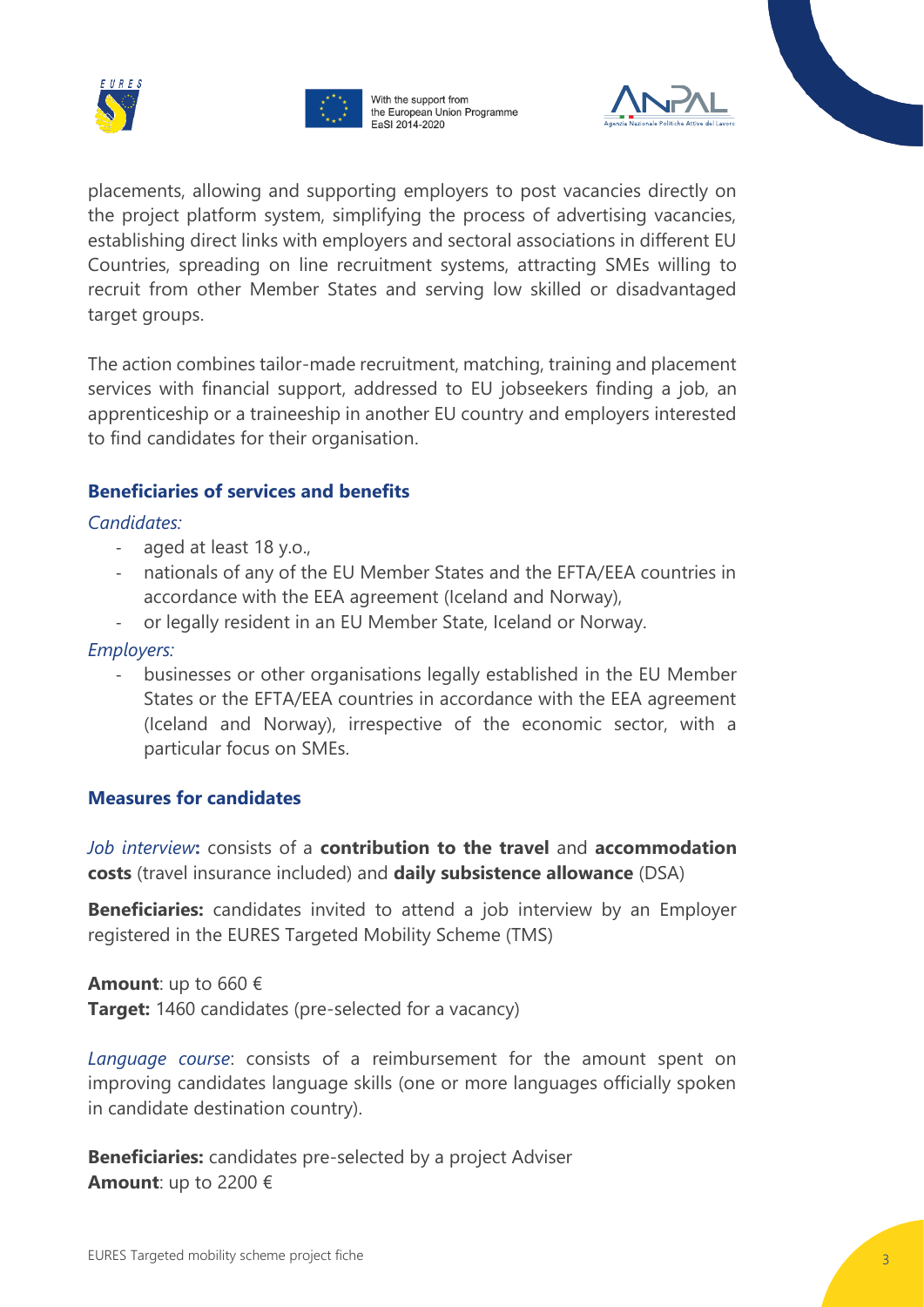

With the support from the European Union Programme EaSI 2014-2020



**Target:** 1460 candidates (pre-selected for a vacancy)

*Recognition of qualification***:** consists of a flat rate contribution to cover part of costs to face the recognition of candidate(s) qualification(s) or diploma(s) in the destination country.

**Beneficiaries**: candidates (pre-selected for a vacancy) **Amount**: EUR 440 EUR **Target**: 290 candidates

*Relocation allowance*: consists of a contribution to expenses participants may face in moving to the host country (it is a lump-sum depending on the country where candidates move to)

**Beneficiaries:** candidates receiving an offer to take a job/traineeship/apprenticeship by an employer registered in EURES TMS **Amount:** Up to 1.540 € (If candidate moves with family member - consort, partner, child- s/he receives an additional support benefit equal to the Relocation allowance, for one family member)

**Target:** 2.500 recruited workers/trainees/apprentices + 75 family member

*Supplementary Interview/relocation allowance*: consists of a contribution to help candidates with any extraordinary expenditures to face the interview or relocation costs.

#### **Beneficiaries**:

- participants with disabilities
- participants from disadvantaged backgrounds (social/economic condition, temporary economic or social inclusion difficulties, e.g. LT unemployed, YP from welfare/youth care institutions, ethnic minorities, other)
- participants coming from EU outermost regions
- participants coming from EU/EEA peripheral Countries

**Amount:** Up to 1.100 (550 for Interview and/or 550 for Relocation additional costs)

**Target:** 140 candidates

*Subsistence allowance for trainees/apprentices***:** aims to grant trainees/apprentices a complementary income whenever there is a proven difference between the trainee/apprentice actual remuneration/compensation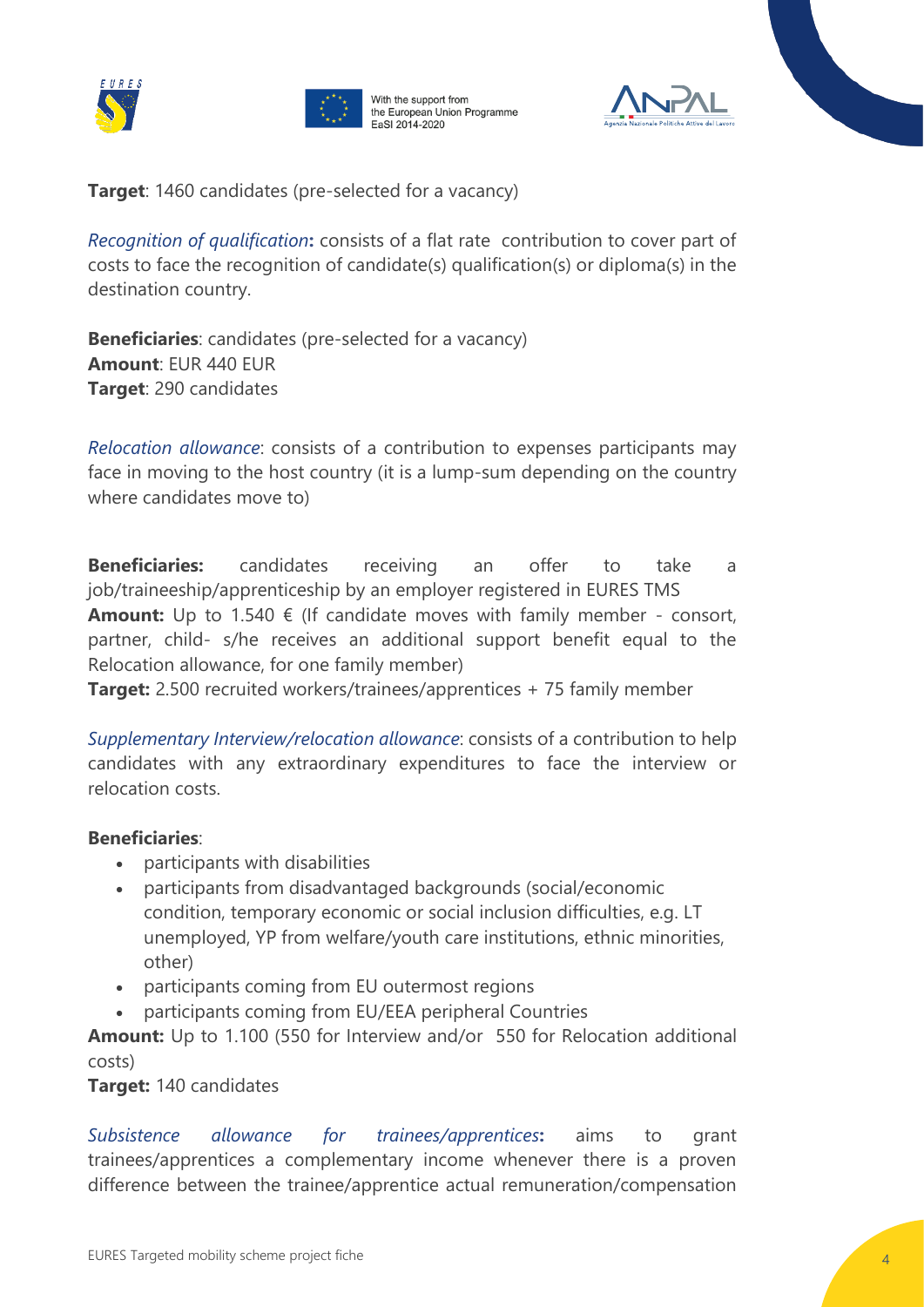

With the support from the European Union Programme EaSI 2014-2020



(due from the employer) and the average remuneration paid to any worker having equivalent function and level of responsibilities in the hosting country.

**Beneficiary**: trainees/apprentices placed through the EURES TMS project **Amount**: Up to 660 € for a maximum of 6 months **Target**: 300 trainees /apprentices

# **Measures for Employers**

*Financial support for Integration Programme to recruited candidates***:** consists of a financial contribution for the training and services offered to the new recruited participant(s) in the project.

The contribution varies according to:

- 1. the number of modules foreseen by the programme,
	- **basic introduction training** consists of a training module including only one learning component, such as job-related training or a language course without administrative or settlement facilitation,
	- **comprehensive induction training** consists of the provision of at least one training module (e.g. language courses, training visits, mentoring, technical and professional training), combined with administrative support and settlement facilitation.
- 2. the Country in which the Employer Organisation is based

**Beneficiaries**: employers providing a training programme through the EURES Targeted Mobility Scheme. **This financial support is reserved for SMEs Amount**: Up to 2.000 € for each recruited candidate **Target**: 680 IP to SMEs (680 mobile workers)

# **Summary table**

| <b>TARGET</b>                                                                                                                           | <b>BENEFIT</b>                                | <b>VALUE</b>    |
|-----------------------------------------------------------------------------------------------------------------------------------------|-----------------------------------------------|-----------------|
| <b>Candidates:</b>                                                                                                                      | Job interview                                 | Up to 660 €     |
| aged at least 18 y.o.,<br>nationals of any of the<br><b>EU Member States and</b><br>the EFTA/EEA<br>countries in<br>accordance with the | Country relocation and family<br>relocation   | Up to 1.540 €*2 |
|                                                                                                                                         | Language course                               | Up to 2.200 €   |
|                                                                                                                                         | Recognition of diplomas and<br>qualifications | Up to 440 €     |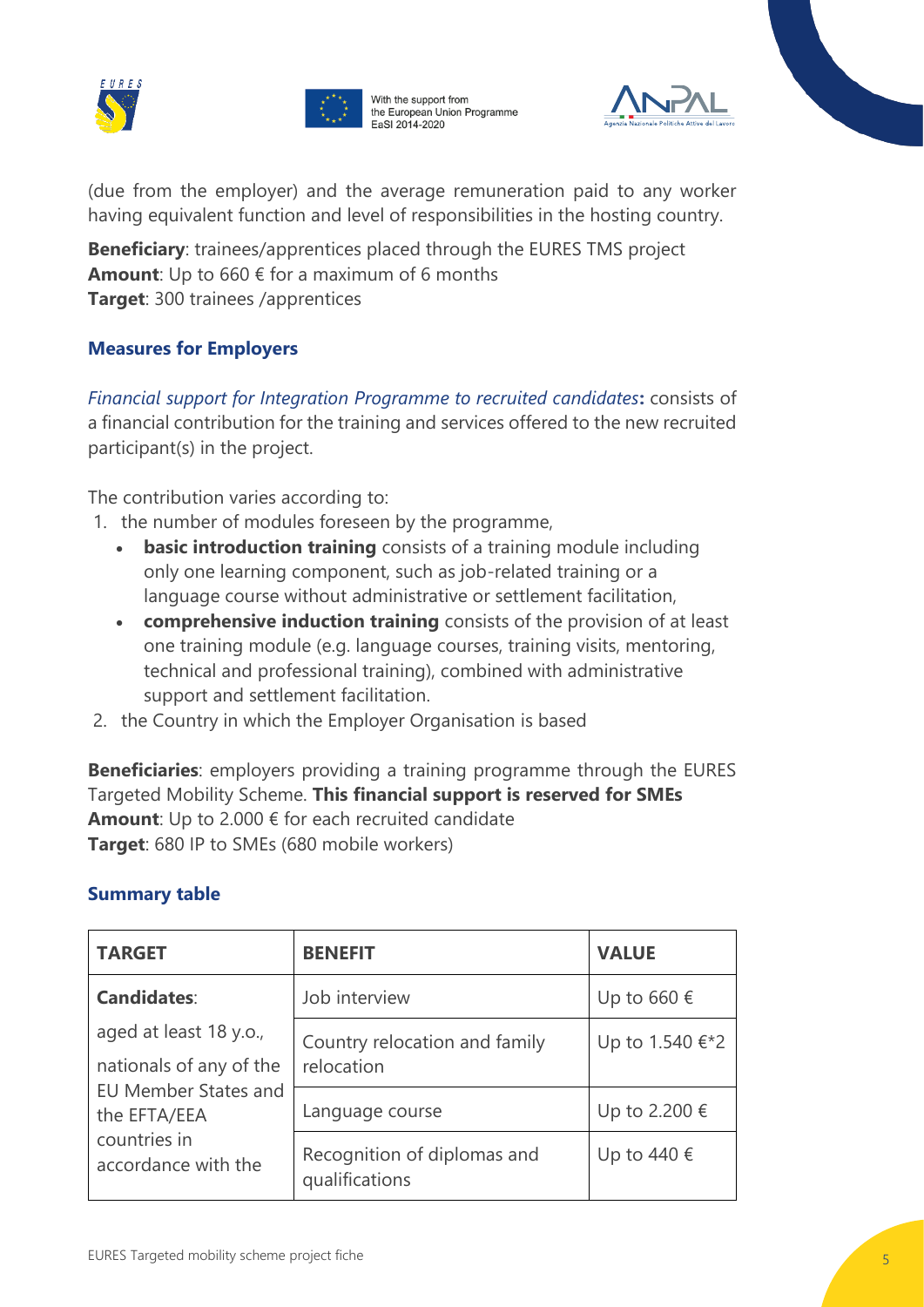



With the support from the European Union Programme EaSI 2014-2020



| EEA agreement<br>(Iceland and Norway),<br>or legally resident in<br>an EU Member State,<br>Iceland or Norway.                                                                                                                                                             | Specific mobility needs<br>(supplementary trip allowance)                                                              | Up to 1.100 €                                       |
|---------------------------------------------------------------------------------------------------------------------------------------------------------------------------------------------------------------------------------------------------------------------------|------------------------------------------------------------------------------------------------------------------------|-----------------------------------------------------|
|                                                                                                                                                                                                                                                                           | Subsistence allowance only for<br>recruited trainees and<br>apprentices<br>(Traineeship/apprenticeship<br>integration) | Up to 660 $€/m$<br>for 6 months                     |
| <b>Employers:</b>                                                                                                                                                                                                                                                         |                                                                                                                        |                                                     |
| businesses or other<br>organisations legally<br>established in the EU<br>Member States or the<br>EFTA/EEA countries in<br>accordance with the<br>EEA agreement<br>(Iceland and Norway),<br>irrespective of the<br>economic sector, with<br>a particular focus on<br>SMEs. | Financial support for Integration<br>Programme to recruited<br>candidates                                              | Up to 2.000 €<br>for each<br>recruited<br>candidate |

# **How to participate as Employer**

The first step to participate in EURES Targeted Mobility Scheme (TMS) is to register on the Platform. The registration is easy, takes just few minutes and requires only basic information.

One of the project Advisers will contact the Employer as soon as s/he registers, to introduce s/he to the TMS initiative and procedures. We will provide Employer all the support s/he might need to launch job, apprenticeship or traineeship vacancies.

Once the vacancies are defined, the Adviser will select within the CVs present on the project platform the candidates best suited to the employer needs and will send her/him a list of possible candidates. Employer will receive a first selection of candidates and organise on-line or face-to-face interviews.